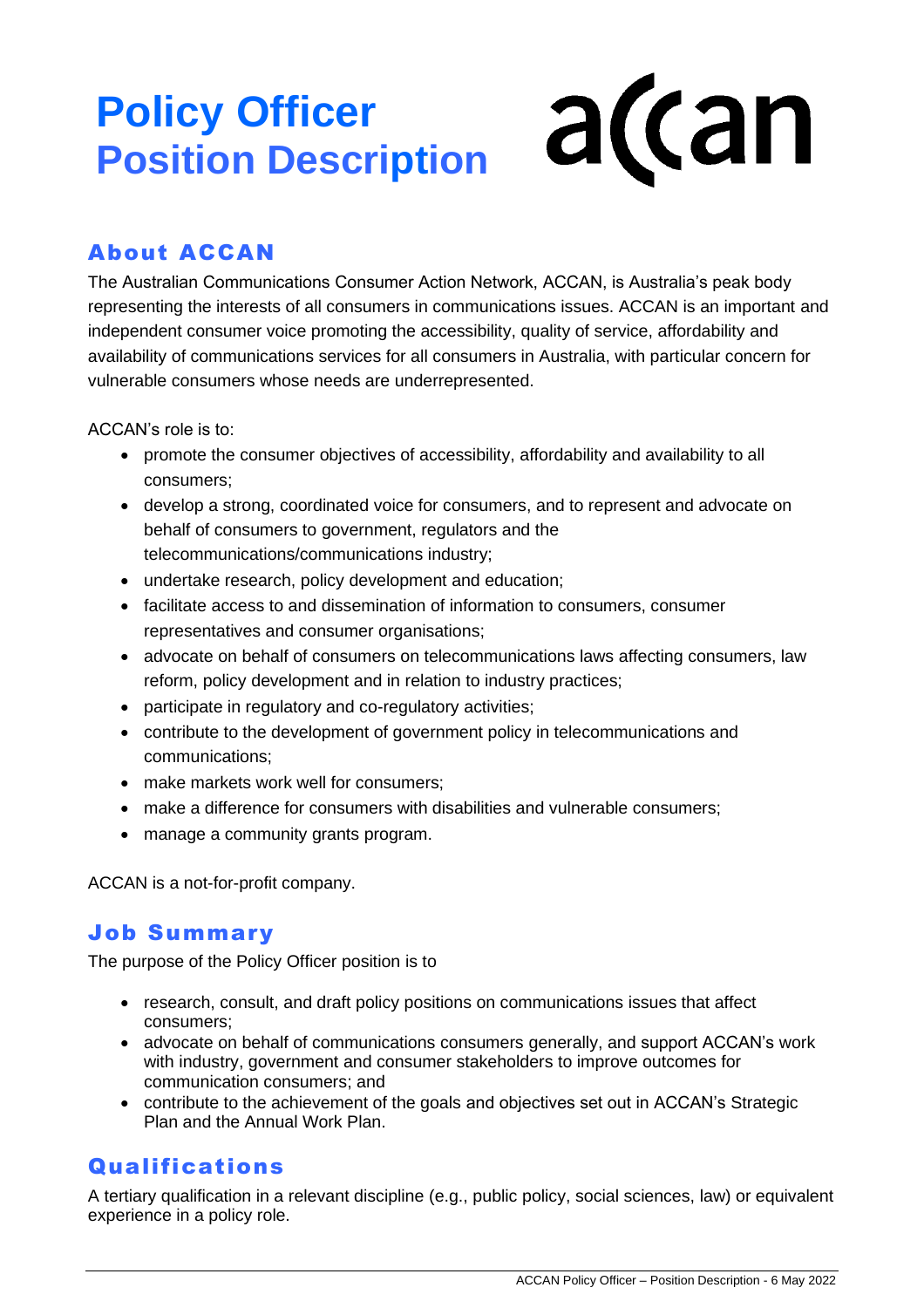# Duties

#### **Policy Development and Research**

- Performing desktop research to support policy development
- Drafting and developing policy positions, discussion papers, submissions and briefing notes, where possible based on direct community consultations
- Taking carriage of policy areas that relate to tertiary qualifications or prior experience.
- Collecting data, information and case studies to support ACCAN consumer representation and policy work

#### **Communications Policy Issues Management**

- Analysing and monitoring developments relevant to communications regulation
- Identifying potential areas for ACCAN research and policy development
- Ensuring ACCAN staff are informed and understand priority policy issues
- Liaising with regulatory agencies, government and industry on codes, guidelines, legislation and subsidiary regulatory instruments

#### **Stakeholders and Consumer Representation**

- Attending ACCAN's consumer advisory forums
- Consulting ACCAN members both formally and informally to ensure effective representation of their views on communications matters
- Representing ACCAN at public forums, on committees and working groups as required

#### **Consumer Awareness**

- Developing material to inform ACCAN members and the community about useful consumer information and key policy issues
- Assisting with meetings, seminars and outreach activities
- Assisting with the organisation, promotion and support for ACCAN conferences and events
- As part of a team, ensuring members are regularly informed of ACCAN activities

#### **ACCAN Resources**

• Contributing to and assisting with ACCAN publications and website content

#### **Other Duties**

- Assisting with consumer contacts and enquiries
- Assisting with general administrative tasks as required
- Other duties as assigned by your supervisor

## Selection criteria

#### **Essential Skills for position**

- An understanding of communications consumer policy issues, or the capacity to quickly acquire this knowledge
- An academic background in public policy/social sciences/law/telecommunications related disciplines
- Knowledge of public policy processes
- A commitment to the effective representation of consumers
- Well-developed oral and written communication skills including the ability to draft submissions
- Good analytical and research skills
- Ability to liaise effectively with consumers and other stakeholders
- Proficiency in information and communications technology
- Ability to work collaboratively as part of a team, and where required, independently with minimal supervision